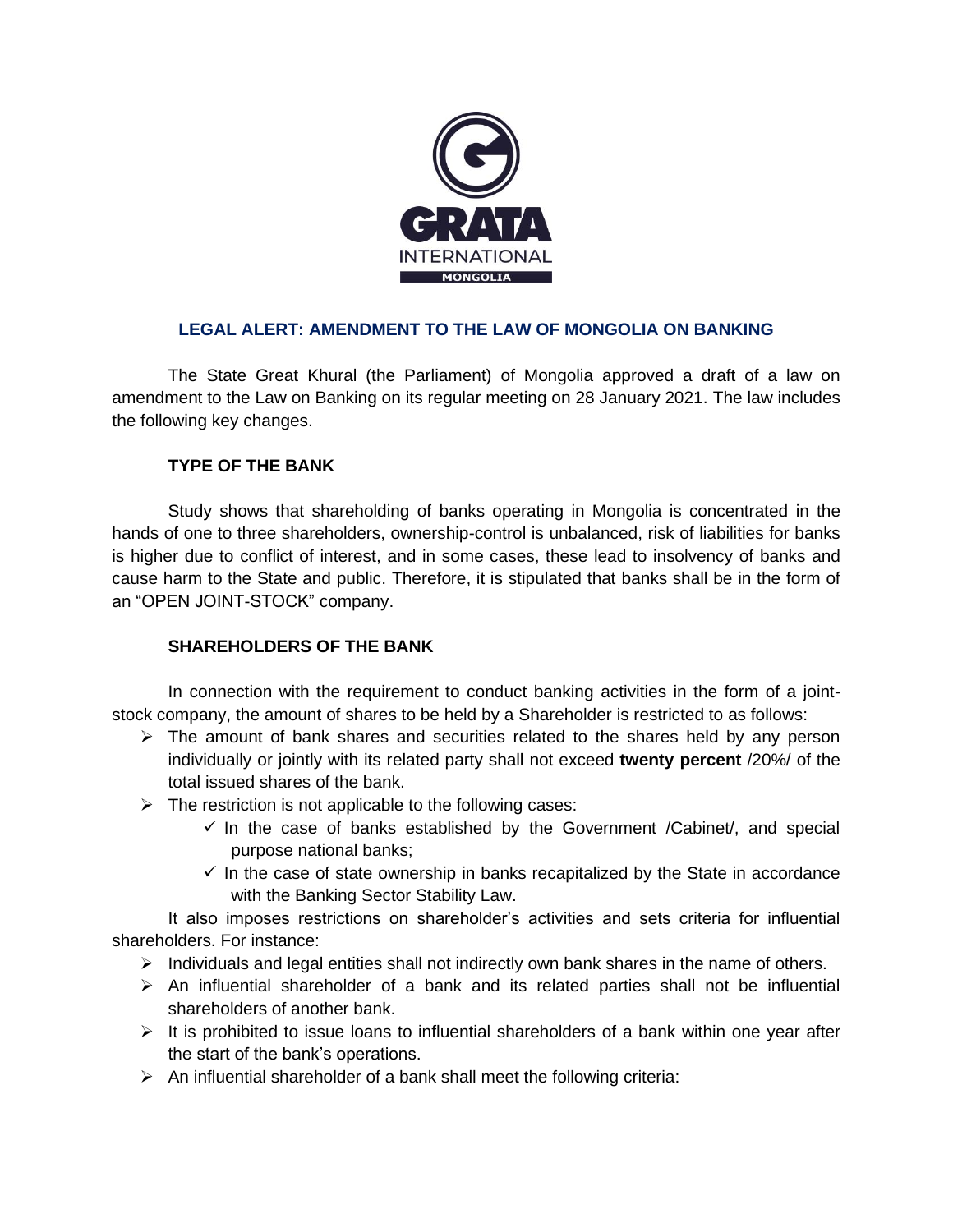- $\checkmark$  An influential shareholder shall not be a respondent of a bankruptcy case, or an authorized officer of the respondent legal entity;
- $\checkmark$  An influential shareholder shall not have criminal records with respect to corruption and crimes against economics, property rights, public safety and interest, national and humankind security, and peace;
- $\checkmark$  An influential shareholder shall be financially capable;
- $\checkmark$  If the influential shareholder is a legal entity, it shall have a structure that can be inspected by the Bank of Mongolia (the Mongolbank);
- $\checkmark$  The ultimate beneficial owner of the shares shall be disclosed sufficiently;
- $\checkmark$  An influential shareholder, or its related party and the ultimate beneficial owner shall not be the President of Mongolia, a member of the State Great Khural (the Parliament), a member of the Cabinet, or a political official in the high-ranking government position.

#### **BOARD OF DIRECTORS OF THE BANK**

The Board of the Directors (the board) of the bank shall have nine (9) or more members and at least one third of the Board shall be independent members. Unlike ordinary joint-stock companies, the resolution of Shareholders meeting on the election of the Board members shall become valid upon approval by the Mongolbank. Moreover, the Chairman and Members of the Board are obliged to put the interest of not only the bank but also the bank's customers above their personal or their nominator's interest.

#### **PRESENCE OF THE MONGOLBANK (THE BANK OF MONGOLIA)**

The control over banking activities by the Mongolbank has been increased according to the amendment to the law. For instance:

- $\triangleright$  The Mongolbank shall revoke the bank license in accordance with article 27 of the Law on Banking if the bank has violated or may have violated the Law on Banking, and rules, procedures, and decisions of the Mongolbank, has failed to meet the requirements of the bank license, or has conducted unreliable and unusual activities.
- $\triangleright$  The bank shall notify the Mongolbank in writing in advance of any changes in the bank's share capital, issuance of securities related to the shares, or any transaction to change the amount of equity.
- $\triangleright$  The bank shall notify the Mongolbank in writing within 10 days, if any person becomes an influential shareholder, or the amount and structure of the shares of an influential shareholder (either individual or legal entity) changes.
- $\triangleright$  The Mongolbank shall issue a decision on approval of a request to change the amount and structure of the shares of an influential shareholder of a bank and to issue shares and securities related to the shares within 60 days from the completion of required documents that meet the requirements and criteria set forth in the Law on Banking. The Mongolbank shall notify the bank of its decision.
- ➢ If the Mongolbank has not approved becoming of an influential shareholder and changes to the amount and structure of the shares, or the request has not met the requirements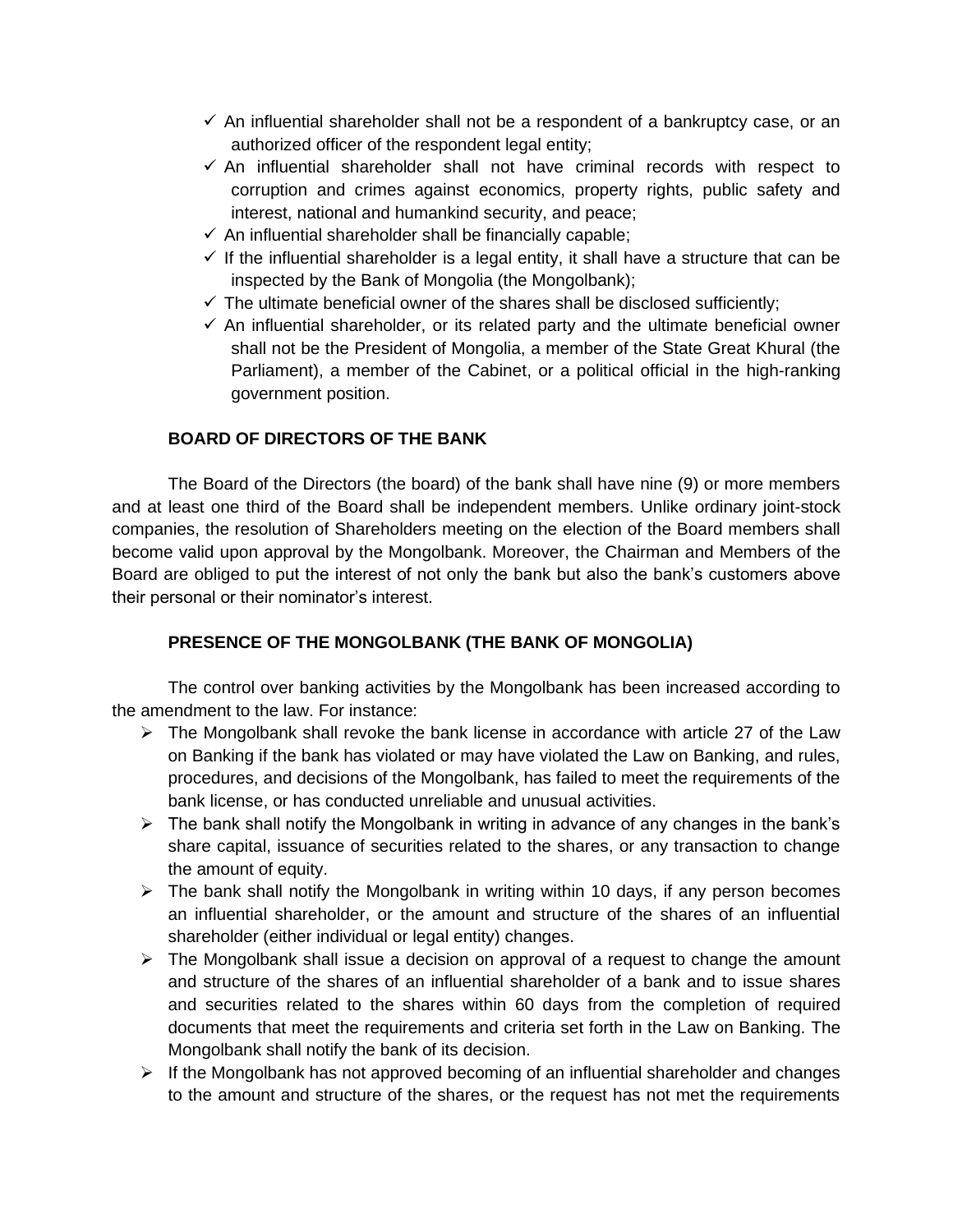and criteria set forth the law, the shares shall have no voting rights and the right to receive dividend. The unapproved part of the shares shall be deducted from the bank's equity and sold or transferred to others.

 $\triangleright$  The Mongolbank shall, if necessary, suspend the voting rights of the bank's shareholders when implementing restructure of the bank<sup>1</sup>.

The following activities shall be carried out with the approval of the Mongolbank:

- $\triangleright$  Resell of the shares and securities related to the shares to a bank by its influential shareholder;
- $\triangleright$  Appointment, or dismissal of board members.

Additionally, the executive management of the bank shall be appointed with approval of the Governor of the Mongolbank.

# **OTHER**

- $\triangleright$  The definition of the ultimate beneficial owner has been amended that it shall be an individual: "**An individual** who directs the bank's activities, or delegates this right to others, or owns the bank's shares through one or more related legal entities and is a founder of such entity/entities who is entitled to benefit from the bank's shares and activities establishes the legal entity, or has the right to benefit from the bank's shares and activities**<sup>2</sup>** ".
- ➢ Also, "a person who exercises **indirectly** the rights of ultimate beneficial owner of the bank's shares" has been added to the definition of the influential shareholder. Information and relevant documents identifying the ultimate beneficial owner of the shares of an influential shareholder shall be submitted to the Mongolbank and this information shall be updated each time the beneficial owner changes.
- $\triangleright$  The assets to purchase the shares issued by the bank shall be cash.

## Source:

1. Draft of the Law on Banking - [http://forum.parliament.mn/projects/10926.](http://forum.parliament.mn/projects/10926)

## *Note:*

*This summary is produced by GRATA International in Mongolia. The material provided in this summary is for general information purposes only and does not contain a comprehensive analysis of each item described. Before taking (or not taking) any action, readers should seek professional advice specific to their situation. No liability is accepted for acts or omissions taken in reliance upon the contents of this material.*

<sup>1</sup> The comprehensive measure taken by the Mongolbank in accordance with the laws with respect to management, organization, finance, and operation of a bank to ensure the bank's normal business activity and to enhance its financial position, after an inspection to the bank by the Mongolbank and finding of decline of the bank's solvency (3.1.16, the Law on Banking)

<sup>2</sup> Previously, it was defined as a "legal person".